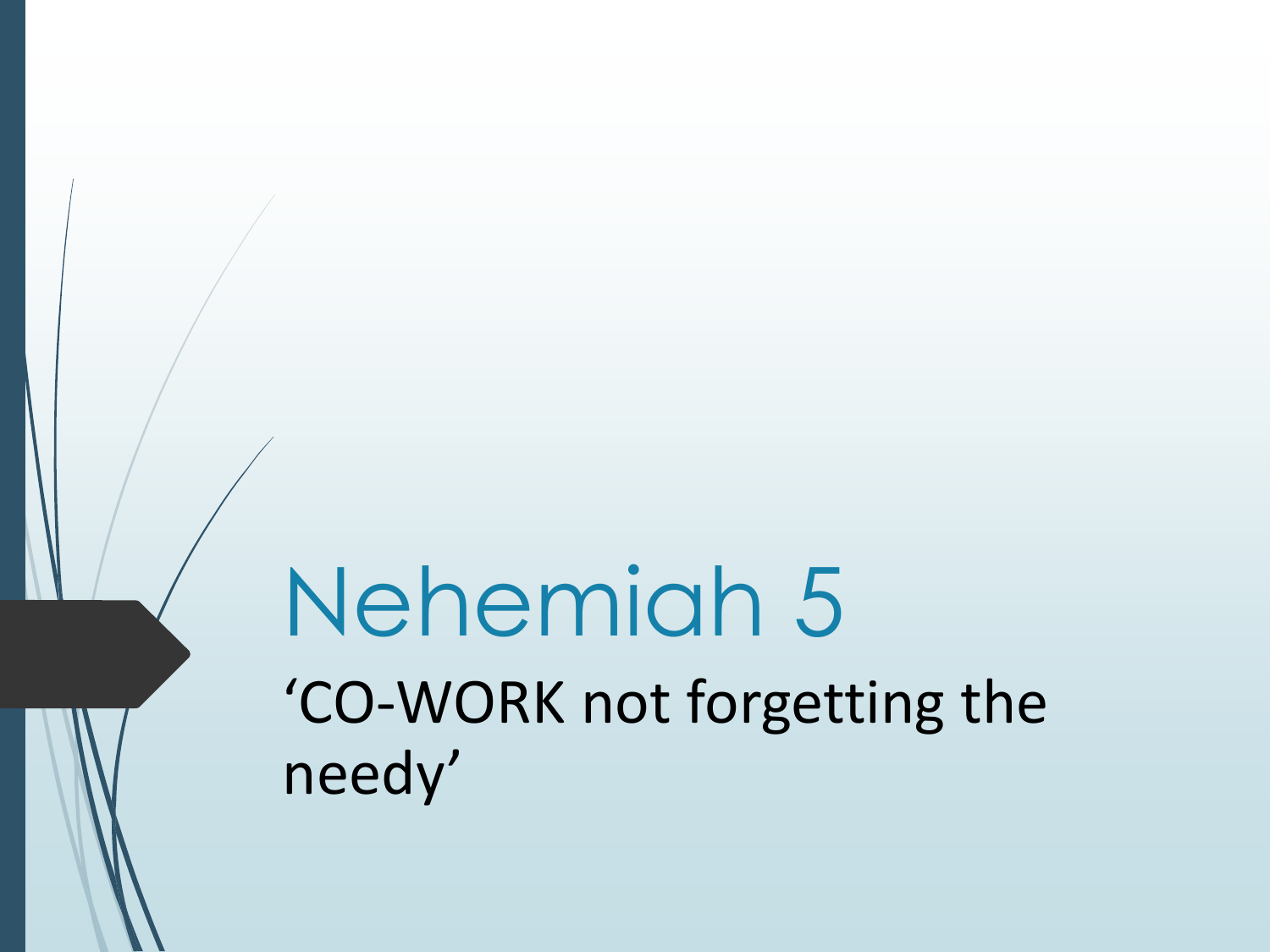**5** Now the men and their wives raised a great outcry against their fellow Jews. **<sup>2</sup>** Some were saying, "We and our sons and daughters are numerous; in order for us to eat and stay alive, we must get grain."

**<sup>3</sup>** Others were saying, "We are mortgaging our fields, our vineyards and our homes to get grain during the famine."

**<sup>4</sup>** Still others were saying, "We have had to borrow money to pay the king's tax on our fields and vineyards. **<sup>5</sup>** Although we are of the same flesh and blood as our fellow Jews and though our children are as good as theirs, yet we have to subject our sons and daughters to slavery. Some of our daughters have already been enslaved, but we are powerless, because our fields and our vineyards belong to others."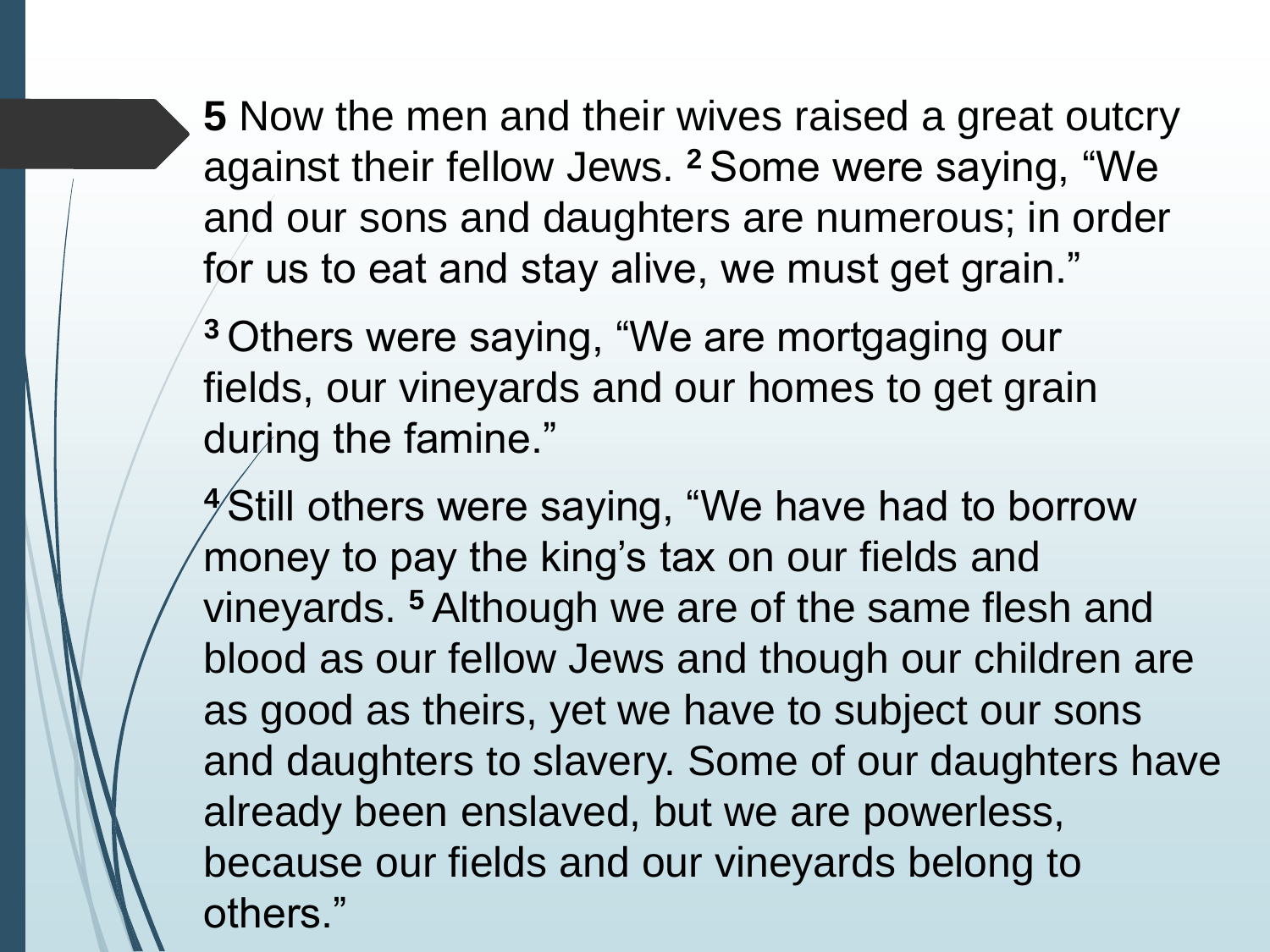**<sup>6</sup>** When I heard their outcry and these charges, I was very angry. **<sup>7</sup>** I pondered them in my mind and then accused the nobles and officials. I told them, "You are charging your own people interest!" So I called together a large meeting to deal with them **<sup>8</sup>** and said: "As far as possible, we have bought back our fellow Jews who were sold to the Gentiles. Now you are selling your own people, only for them to be sold back to us!" They kept quiet, because they could find nothing to say.

**<sup>9</sup>** So I continued, "What you are doing is not right. Shouldn't you walk in the fear of our God to avoid the reproach of our Gentile enemies? **<sup>10</sup>** I and my brothers and my men are also lending the people money and grain. But let us stop charging interest!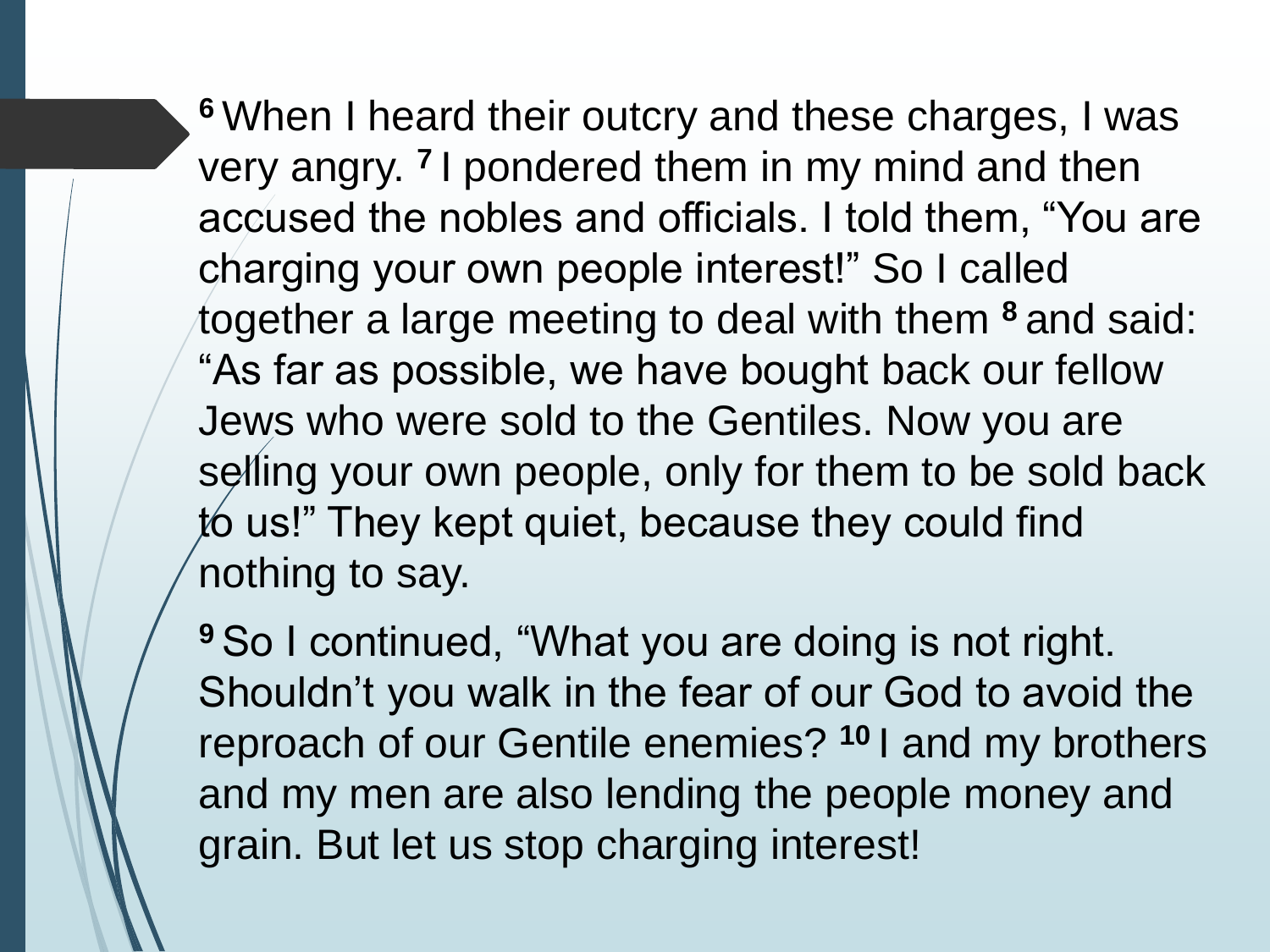**<sup>11</sup>** Give back to them immediately their fields, vineyards, olive groves and houses, and also the interest you are charging them—one percent of the money, grain, new wine and olive oil."

**<sup>12</sup>** "We will give it back," they said. "And we will not demand anything more from them. We will do as you say."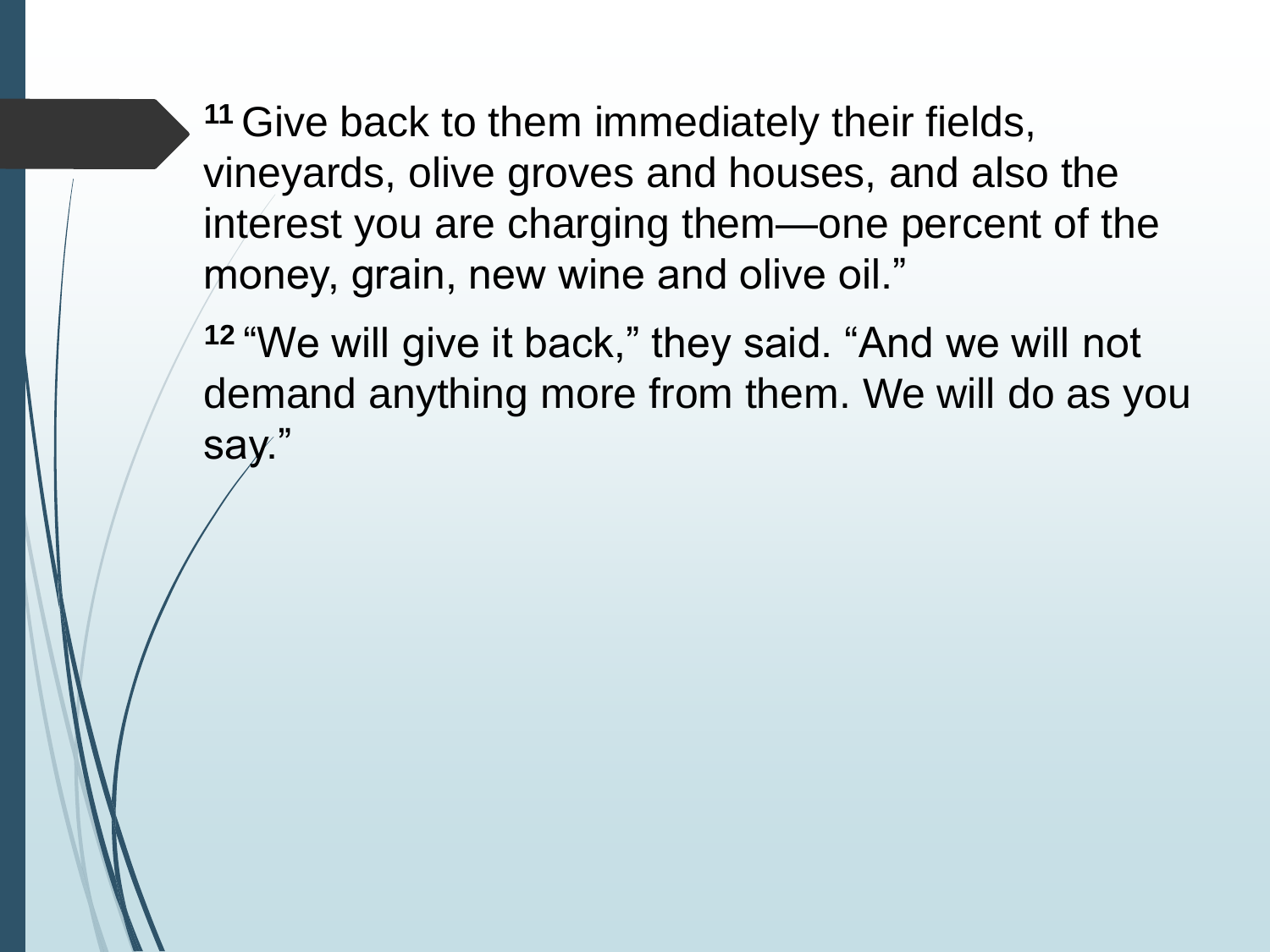### What had happened?

- There had been a famine (verse 3)
- The people were heavily taxed (verse 4)
- $\blacktriangleright$  In order to get food, they had to borrow money:
	- With their fields and vineyards as security
	- Against interest: which is forbidden in Torah (exodus 22:25/lev:25-35)- 1% per month (verse  $11$ ) – usury
- When they could not repay, they lost their fields and had to sell their children into slavery
- **Families were torn apart**
- Hence the outcry of the 'people and their wives'
- The result: division (outcry against fellow jews)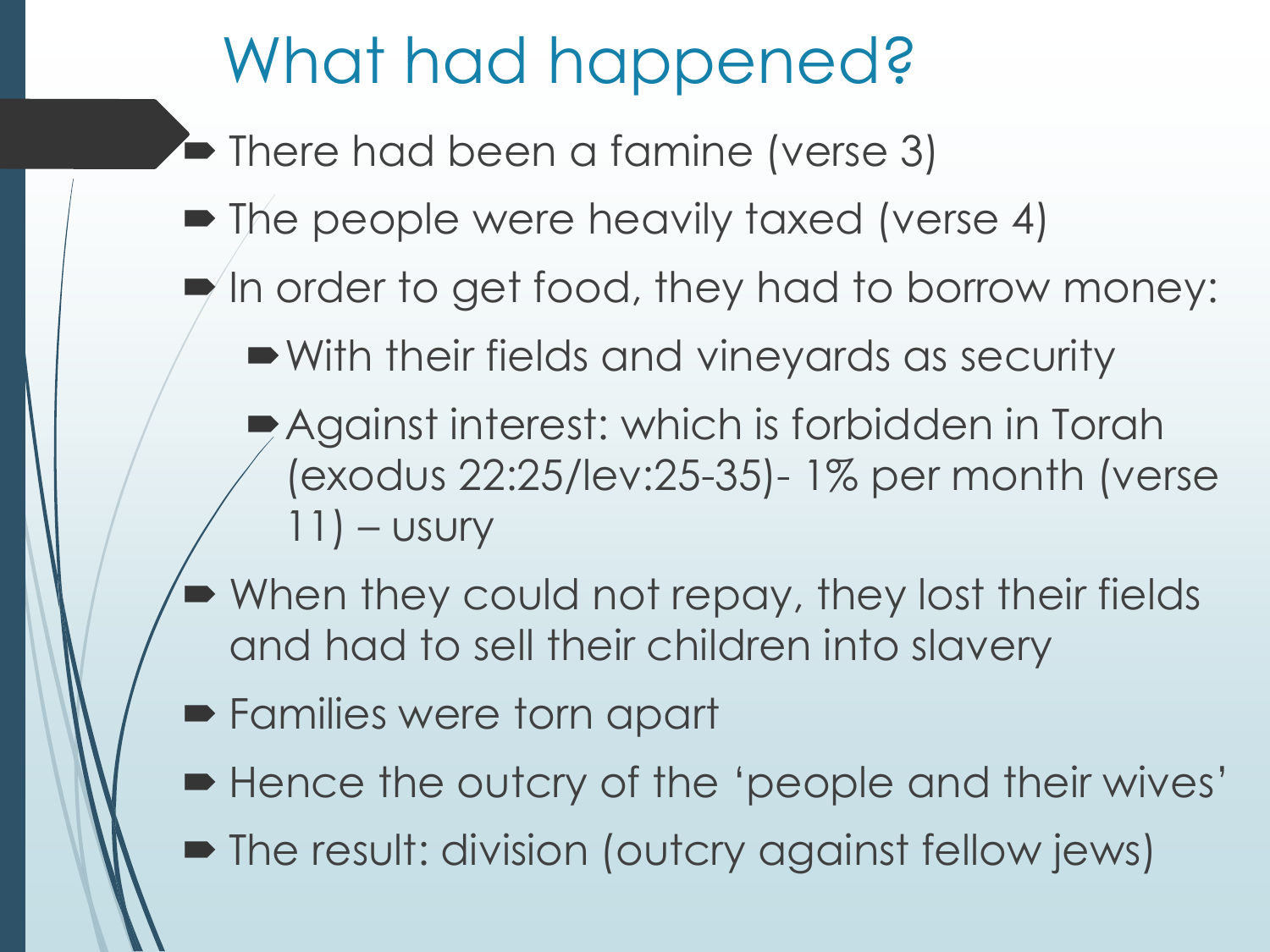#### The sin is taking interest from the poor:

<sup>35</sup>" 'If any of your fellow Israelites become poor and are unable to support themselves among you, help them as you would a foreigner and stranger, so they can continue to live among you.<sup>36</sup> Do not take interest or any profit from them, but fear your God, so that they may continue to live among you. <sup>37</sup> You must not lend them money at interest or sell them food at a profit.

38 I am the LORD your God, who brought you out of Egypt to give you the land of Canaan and to be your God.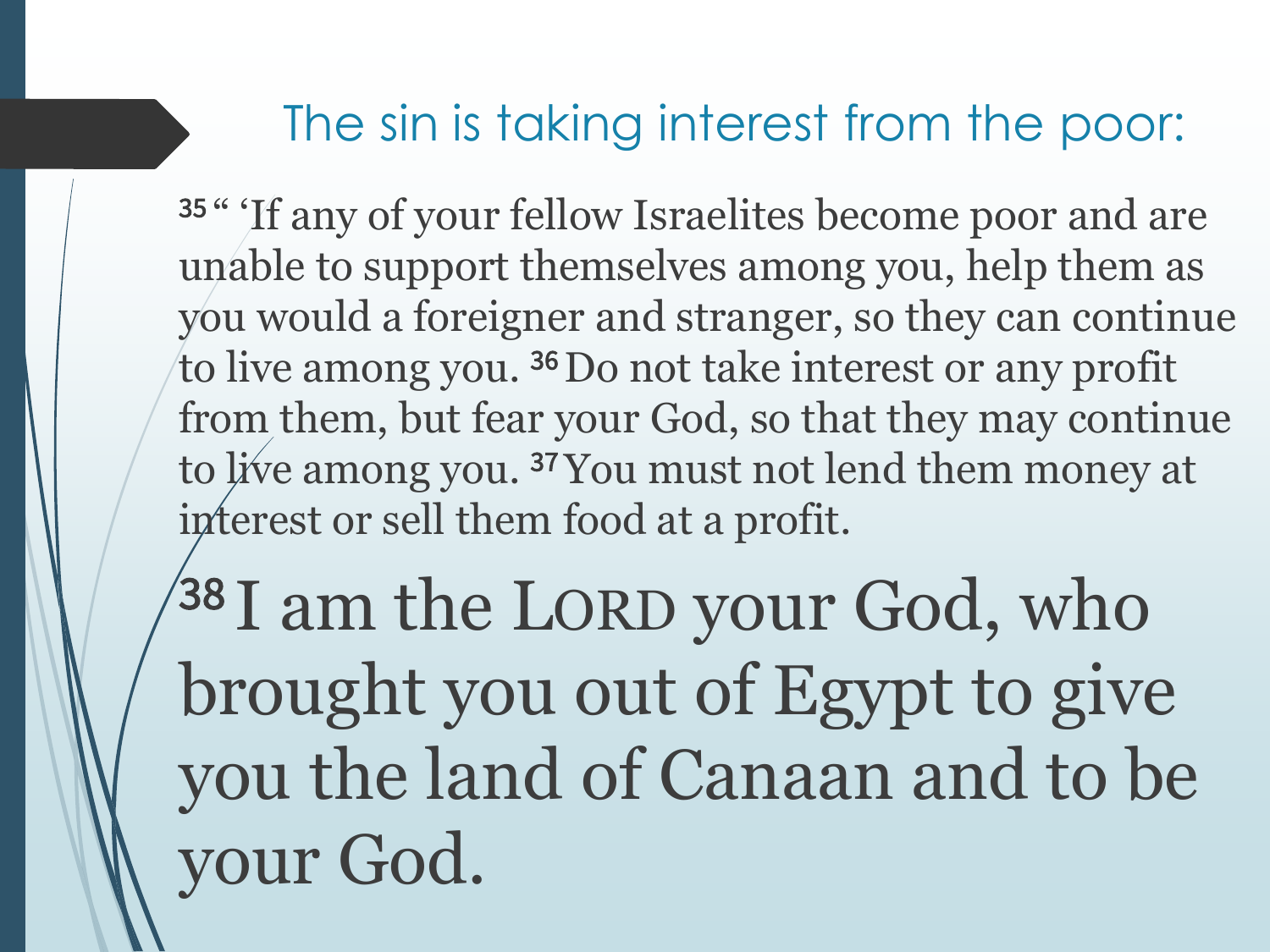Shouldn't you walk in the fear of our God to avoid the reproach of our Gentile enemies?

The honour of God is at stake when we mistreat our fellow man, our neighbour.

**•The first and second** commandment are equal!

- **DLove God**
- **DLove your neighbour**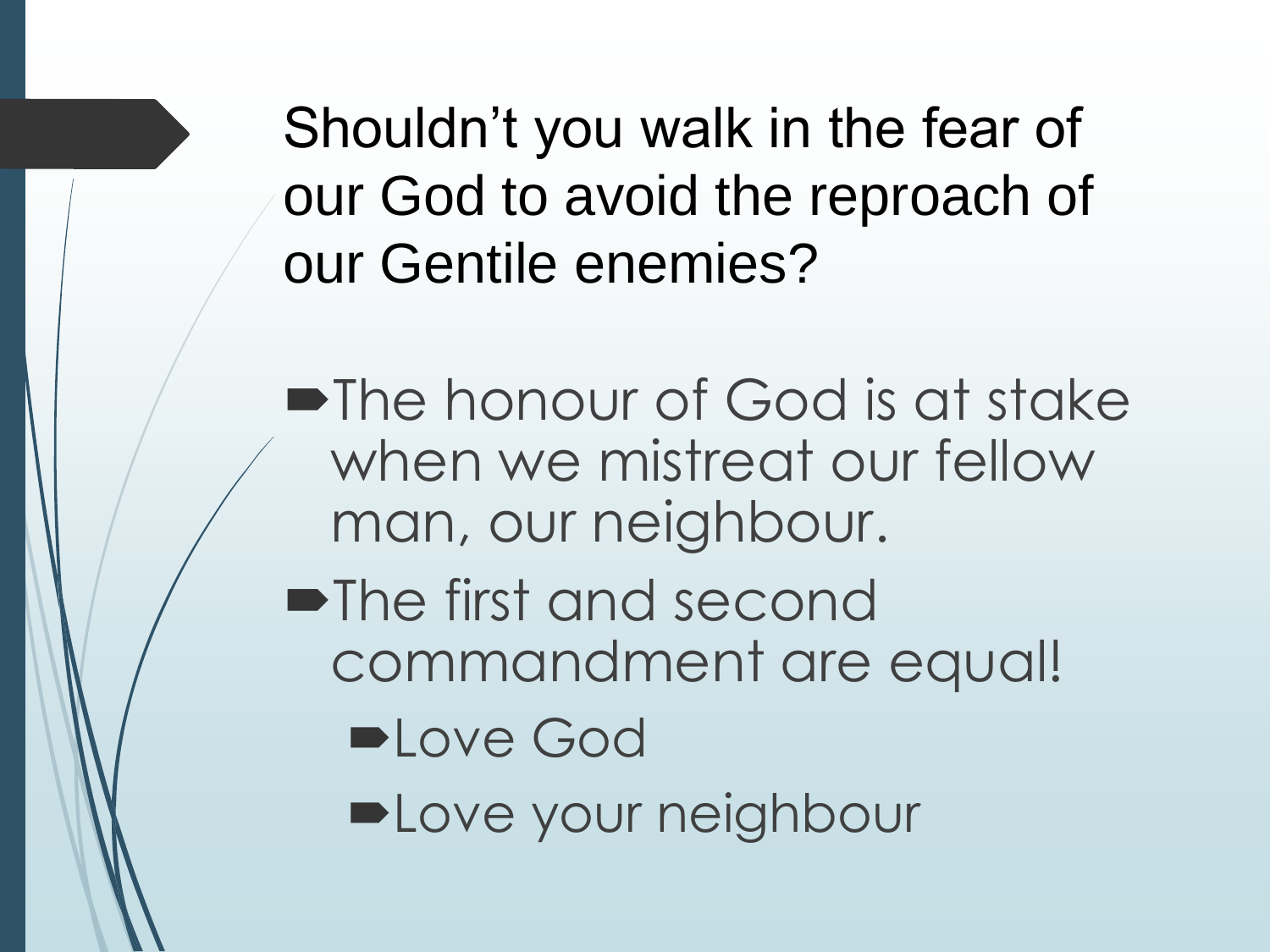**<sup>12</sup>** "We will give it back," they said. "And we will not demand anything more from them. We will do as you say."

Then I summoned the priests and made the nobles and officials take an oath to do what they had promised. **<sup>13</sup>** I also shook out the folds of my robe and said, "In this way may God shake out of their house and possessions anyone who does not keep this promise. So may such a person be shaken out and emptied!"

At this the whole assembly said, "Amen," and praised the LORD. And the people did as they had promised.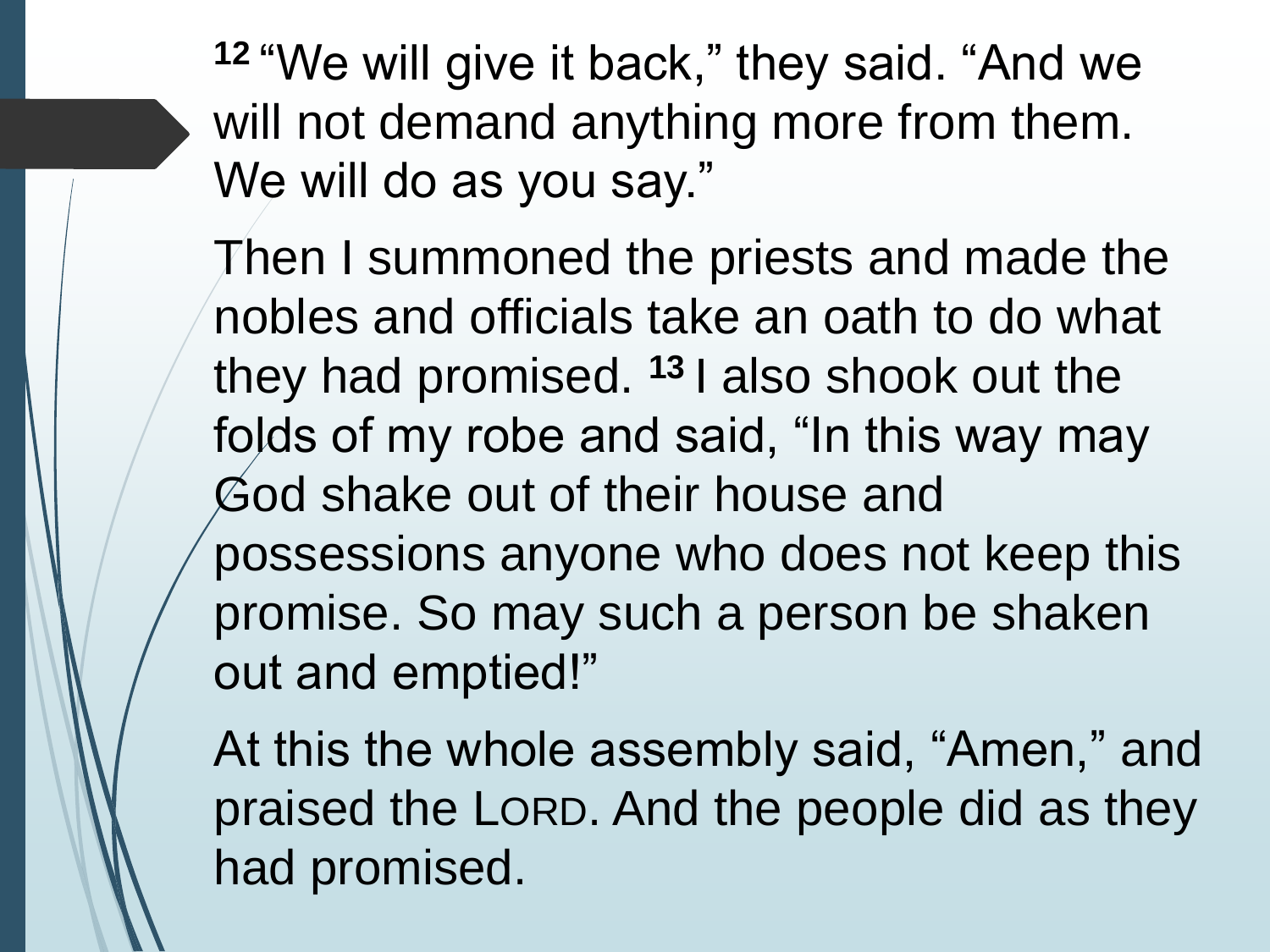# Nehemiah is rich:

- $\blacktriangleright$  He did not tax the people
- $\blacksquare$  He fed 150 Jews and officials and many foreign guests:
- **17 Furthermore, a hundred and fifty Jews and** officials ate at my table, as well as those who came to us from the surrounding nations. 18 Each day one ox, six choice sheep and some poultry were prepared for me, and every ten days an abundant supply of wine of all kinds. In spite of all this, I never demanded the food allotted to the governor, because the demands were heavy on these people."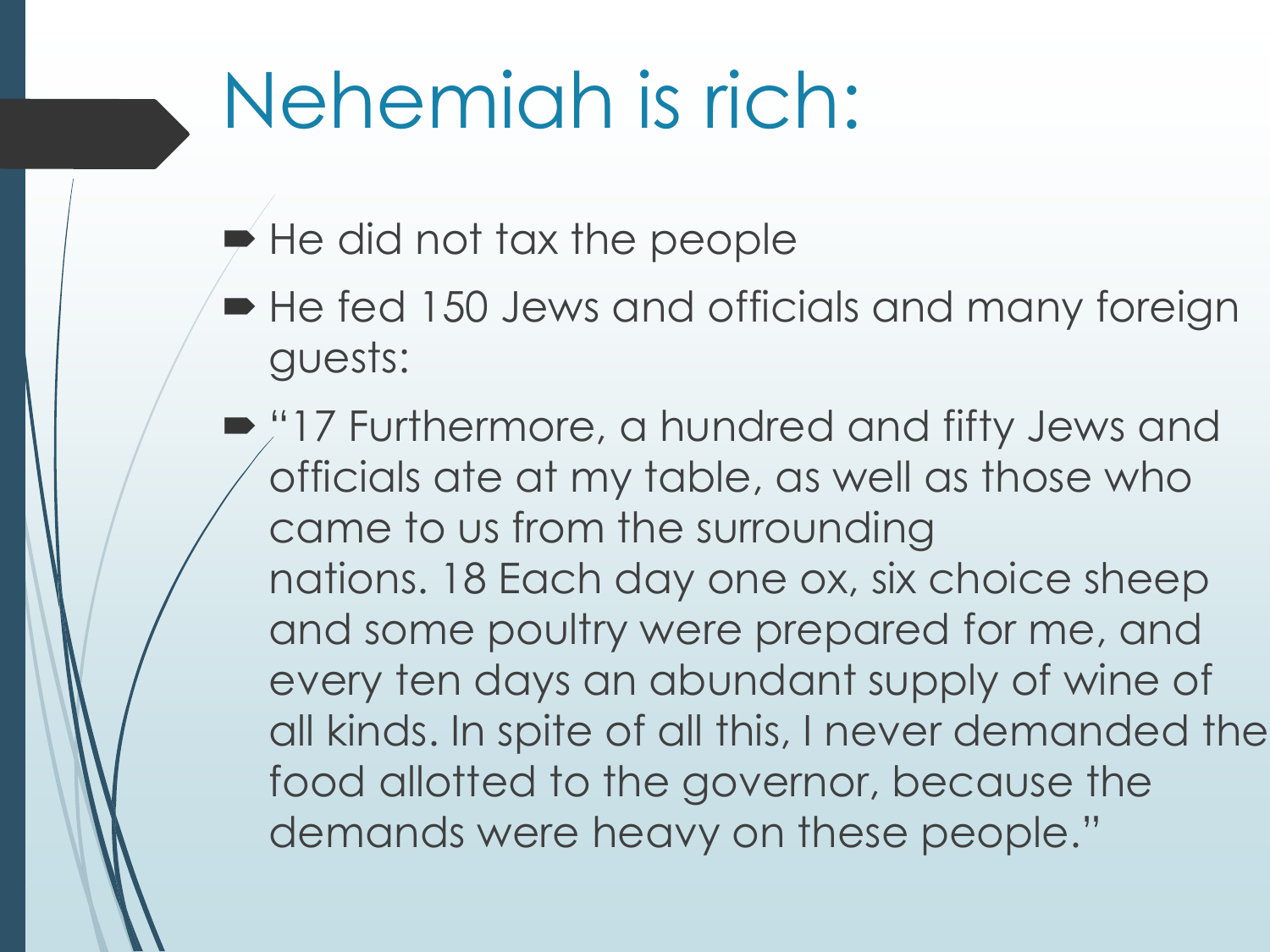Riches are no sin… But the love of money

Goods (or labour) > money > goods

Money used to provide needs is OK

Money > goods > money

- Goods to increase money makes money an end in itself
- Money as end in itself can become an object of worship
- ■Object of worship = an idol = mammon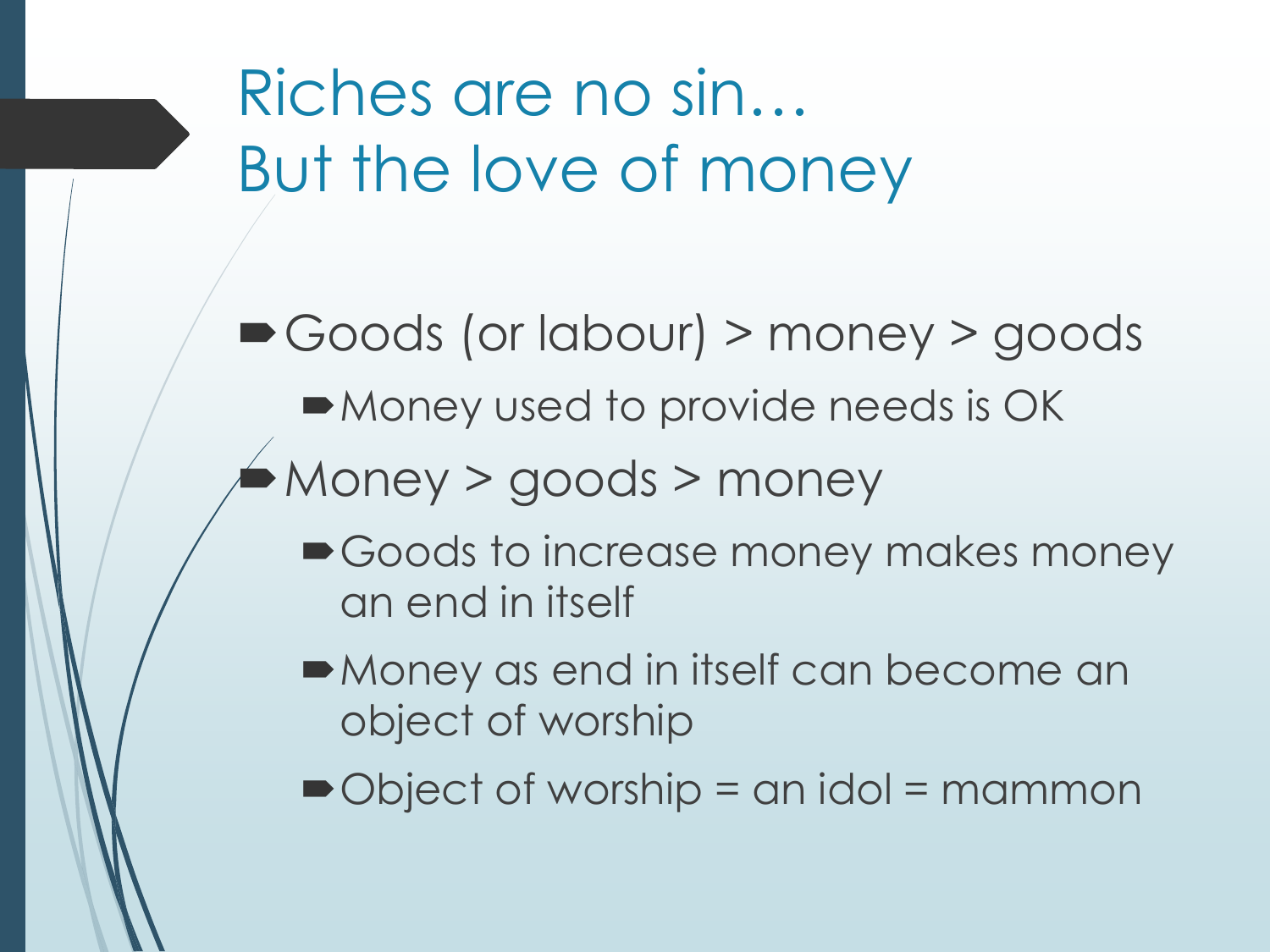#### Lending money…

- $\blacktriangleright$  In order to help provide is OK, if a poor person cannot pay back, let it go:
- Psalm 37:21 The wicked borrow and do not repay, but the righteous give generously;
	- Psalm 37:25-27 I once was young and now I am old, but I have not seen a righteous person forsaken or his descendants begging for bread. Every day he is generous, lending freely, and his descendants are blessed. Depart from evil, and do good, and you will live in the land forever.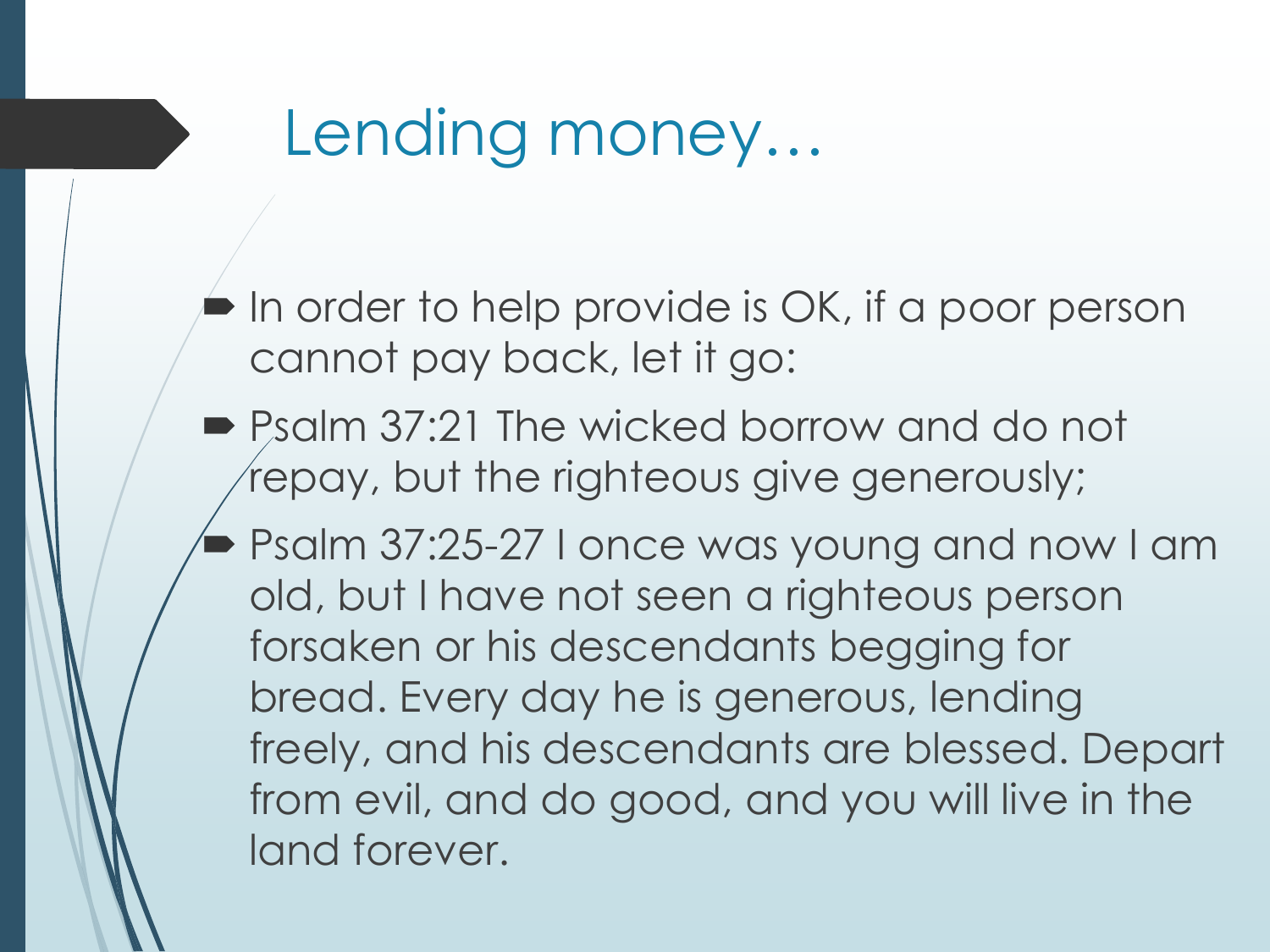# For the love of money is a root of all kinds of evil

1 Timothy 6:9 Those who want to get rich fall into temptation and a trap and into many foolish and harmful desires that plunge people into ruin and destruction. **<sup>10</sup>** For the love of money is a root of all kinds of evil. Some people, eager for money, have wandered from the faith and pierced themselves with many griefs.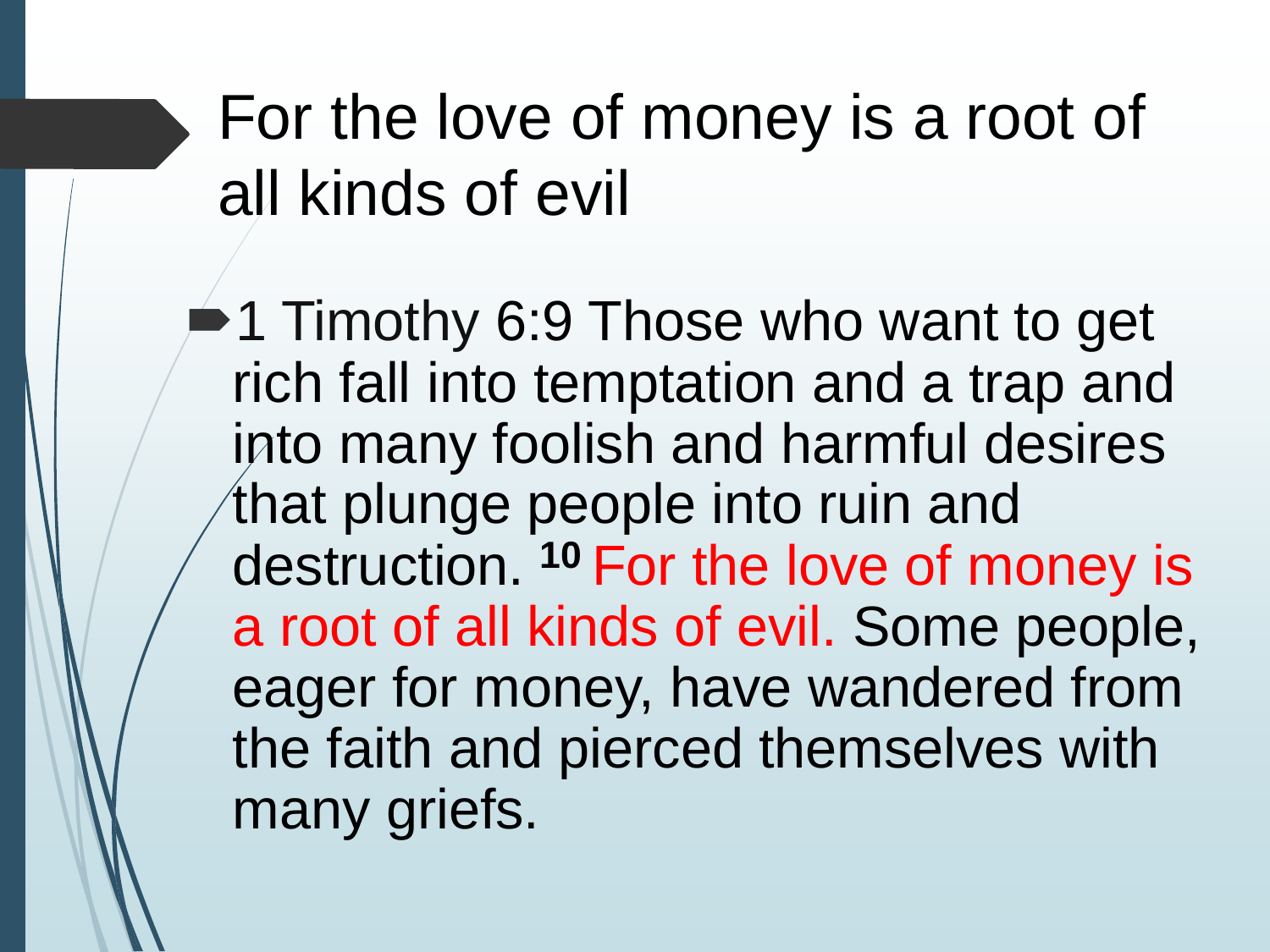# Root of all kinds of evils

- Love of money brings division between people
	- **-Lender/borrower**
	- Rich / poor
- Division results in loneliness
- **-Loneliness results in all kinds of sins,** vain attempts to fill the felt emptyness
- $\blacktriangleright$  Hands that cling cannot connect, cannot receive!